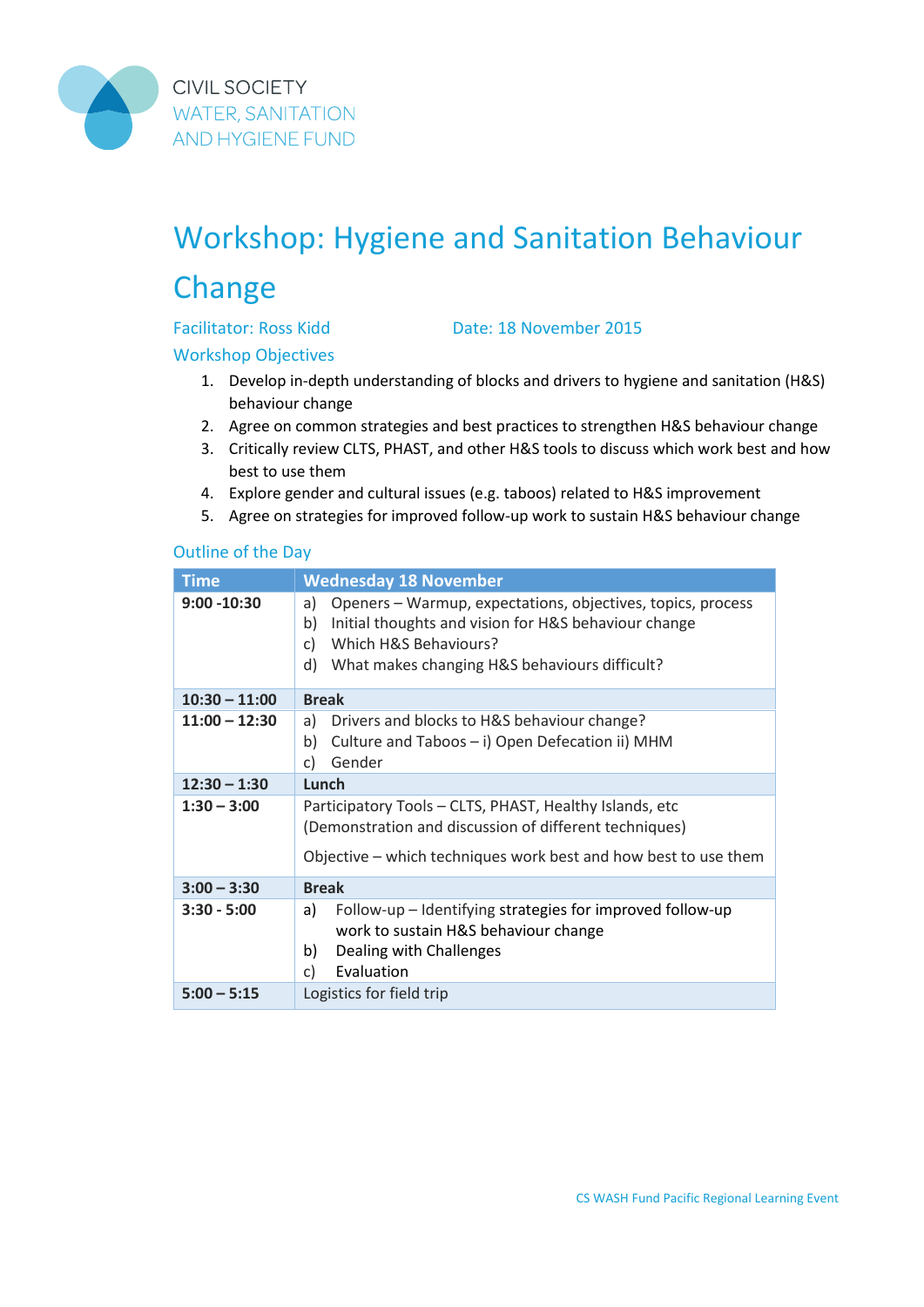

## **Resources for Future Reference on Hygiene Promotion and Behaviour Change**

Boot, Marieke T. (1991) **Just Stir Gently: The Way To Mix Hygiene Education with Water Supply and Sanitation.** Technical Paper Series no. 29. IRC International Water & Sanitation Centre, The Hague, Netherlands.

Ferron, Suzanne, Morgan, Joy, and O'Reilly, Marion (2000) **Hygiene Promotion: A Practical Manual for Relief and Development.** CARE International and Intermediate Technology Publications, London

Health Promotion Division (2013) **Guideline for Solomon Islands Healthy Village.** Health Promotion Division, Ministry of Health and Medical Services, Honiara, Solomon Islands.

Kar, Kamal (2005) **Practical Guide for Triggering Community Led Total Sanitation (CLTS).** Institute of Development Studies, Brighton, UK. www.communityledtotalsanitation.org

Kar, Kamal and Chambers, Robert (2008) **Handbook on Community-Led Total Sanitation.** Institute of Development Studies (Brighton, UK) and Plan UK (London). www.communityledtotalsanitation.org

Kar, Kamal (2010) **Facilitating 'Hands on' Training Workshops for Community Led Total Sanitation: A Trainer's Training Guide.** Kolkata, India: CLTS Foundation. www.cltsfoundation.com

Kidd, Ross (2013) **Facilitator's Manual for Small Towns CLTS Field Work.** Northern Region Small Towns Water Supply and Sanitation Project, Cowater International, Ottawa, Canada. www.cowaterinternational.com

Live and Learn (2011) **Putting Your Waste in the Right Place: A Community Led Total Sanitation (CLTS) Approach for the Pacific Islands. Discovering Healthy Living: Participatory Hygiene and Sanitation Transformation (PHAST) in Pacific Countries.** Flipchart covering both CLTS and PHAST methods. Live &Learn, Melbourne, Australia. www.livelearn.org

Mehta, Lyla and Movik, Synne (eds) (2011) **Shit Matters:The Potential of Community-Led Total Sanitation.** London: Practical Action Publishing.

Moran, Heather et al (2001) **Zeta nia Domin (Zeta's Love).** 40 minute fictional video about hygiene and sanitation in Timor Leste. Video tells the story of a young man who is blocked from proposing to a woman because there is no toilet in his house. Used in hygiene promotion work in Timor Leste. BESIK/Rural Water Supply and Sanitation Programme, Dili, Timor Leste.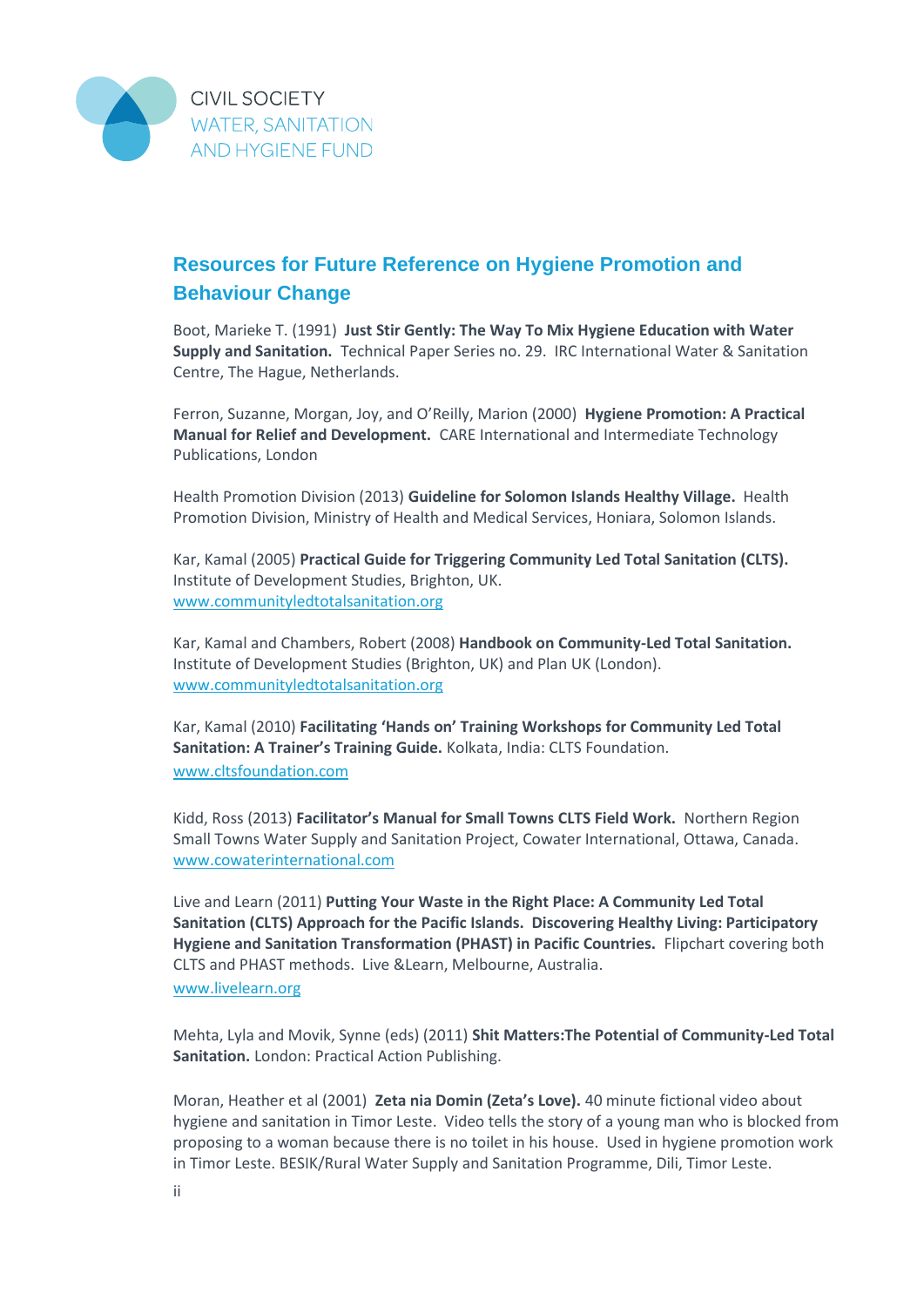

Netherlands Water Partnership (2010) **Smart Hygiene Solutions: Examples of Hygiene Methods, Tools and Tips.** Netherlands Water Partnership, Plan International, and IRC International Water Centre. Describes PHAST, CHAST, and CLTS methods.

Roose, Sharon and Rankin, Tom (2015) **Breaking the Next Taboo: Menstrual Hygiene within CLTS.** Frontiers of CLTS: Innovations and Insights. Issue No. 6, July 2015. CLTS Knowledge Hub, Institute of Development Studies, Brighton, UK. www.communityledtotalsanitation.org

Ross, Isabel (2015) **Draft Community Led Total Sanitation (CLTS) Toolkit for Solomon Islands.** Rural WASH Program, Environmental Health Division, Ministry of Health and Medical Services, Honiara, Solomon Islands.

UNICEF (2013) **Field Guide: The Three Star Approach for WASH in Schools**. UNICEF, WASH Programme Division, New York. http://www.unicef.org/wash/schools/files/UNICEF\_Field\_Guide-3\_Star-Guide.pdf

WaterAid Australia, International WaterCentre, IRC International Water and Sanitation Centre. (2011). **Sharing Experiences: Effective Hygiene Promotion in South East Asia and the Pacific.** WaterAid (London), International WaterCentre (Brisbane, Australia), and IRC International Water and Sanitation Centre (Netherlands). http://www.watercentre.org/portfolio/sharing-experiences-hygiene

WaterAid Australia, International WaterCentre, IRC International Water and Sanitation Centre. (2013). **Promoting Good Hygiene Practices: Key Elements and Practical Lessons.** WaterAid (London), International Water Centre (Brisbane, Australia)), and IRC International Water and Sanitation Centre (Netherlands)

Wood, Sara, Sawyer, Ron, and Simpson-Hebert (1998) **PHAST Step-by-step Guide: A Participatory Approach for the Control of Diarrhoeal Disease.** World Health Organisation, Geneva.

World Health Organisation (2011) **Framework of Action for Revitalisation of Healthy Islands in the Pacific.** Ninth Meeting of Ministers of Health for the Pacific Island Countries, Honiara, Solomon Islands, June 2011.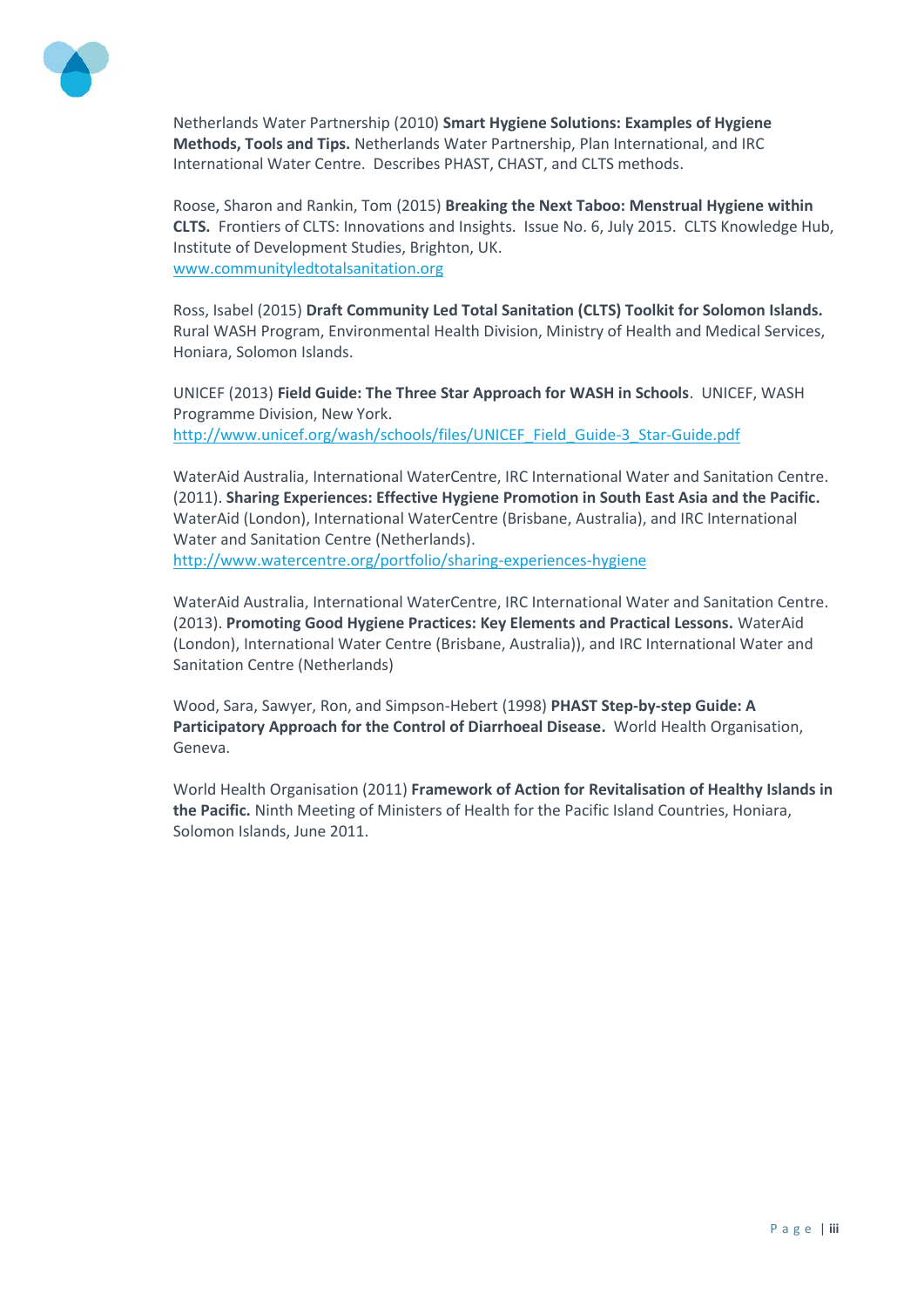

### **Hygiene & Sanitation Behaviour Change**

#### **Statistics on H&S in the Pacific**

- Sanitation coverage varies widely across the Pacific eg Fiji (87%), Vanuatu (58%), Solomons (18%), and Papua New Guinea (12%)<sup>1</sup>
- Sanitation coverage is significantly lower in rural areas than urban. The most extreme difference is in the Solomon Islands – urban coverage 81%, rural coverage 15% (JMP)
- Knowledge about hygiene is high, but hygiene practices are low (JMP).  $1$
- Incidence of diarrheal diseases in the Pacific is 20% higher than the world average
- More people die from WASH related diseasesthan from AIDS, TB, and malaria combined!
- People without toilets consume, on average, 10g shit per day! This can contain 100 million viruses, 10 million bacteria, 10, 000 parasite cysts, and 1000 parasite eggs. $<sup>2</sup>$ </sup>
- Every dollar invested in sanitation yields a return of  $$5.2$
- H&S BC promotion is the most cost-effective of any health intervention.

#### **Impacts of Poor Hygiene and Sanitation. Health**

- Diarrhoea: Solomons 25% child deaths are due to diarrhoea
- Acute Respiratory Infections (ARIs): Spread through children who do not wash hands regularly.
- Malnutrition and stunting: Repeated contact with faecal pathogens makes it harder for food to be absorbed into intestine.
- Hepatitis A: Spread by eating food contaminated with faeces of an infected person.
- Intestinal worms: Spread through human contact, or by walking barefoot in soil contaminated with shit. Worms enter the intestines where they feed on blood, and cause anaemia, weight loss, diarrhoea, and pain.
- Trachoma: Eye infection that can result in blindness, and is spread from person to person through hands, clothing or by flies that land on the face of an infected person.
- Urinary Tract Infections (UTIs): Where toilets not available, girls and women will often withhold food or liquid, and wait until after dark to defecate so that they are not seen. Dehydration and "holding it in" can increase the risk of UTIs, constipation and mental stress.
- Reproductive Tract Infections (RTIs): Experienced by women who can't change sanitary pads frequently, and who wash and dry reusable cloths under unhygienic conditions.

#### **Safety and Dignity**

- Violence: Going to the bush to defecate, often at night, makes women, children, and people with disability vulnerable to harassment and assault.
- Dignity: The shame of defecating in the open affects self-esteem of many people, particularly women. This shame increases during menstruation.

#### **Economy and Livelihoods**

- Missed Educational Opportunities: H&S related diseases lead to reduced attendance at school. Lack of access to private sanitation facilities at schools also leads to high levels of absenteeism among menstruating girls.
- Reduced Ability to Learn: Some H&S-related diseases, such as malnutrition and hookworm, have been shown to result in a decrease in the brain size of children, and seriously affect the learning and cognitive development of children.
- Income and Livelihoods: Sickness, due to poor H&S, leads to people missing work and drains family resources used for health care costs.

<sup>1</sup> **A Snapshot of Water and Sanitation in the Pacific. 2013 sub regional analysis and update** UNICEF http://www.unicef.org/eapro/snapshot\_water\_and\_sanitation\_in\_pacific.pdf

<sup>2</sup> Ross, Isabel (2015) **Draft Community Led Total Sanitation (CLTS) Toolkit for Solomon Islands.** Rural WASH Program, Environmental Health Division, Ministry of Health and Medical Services, Honiara, Solomon Islands.